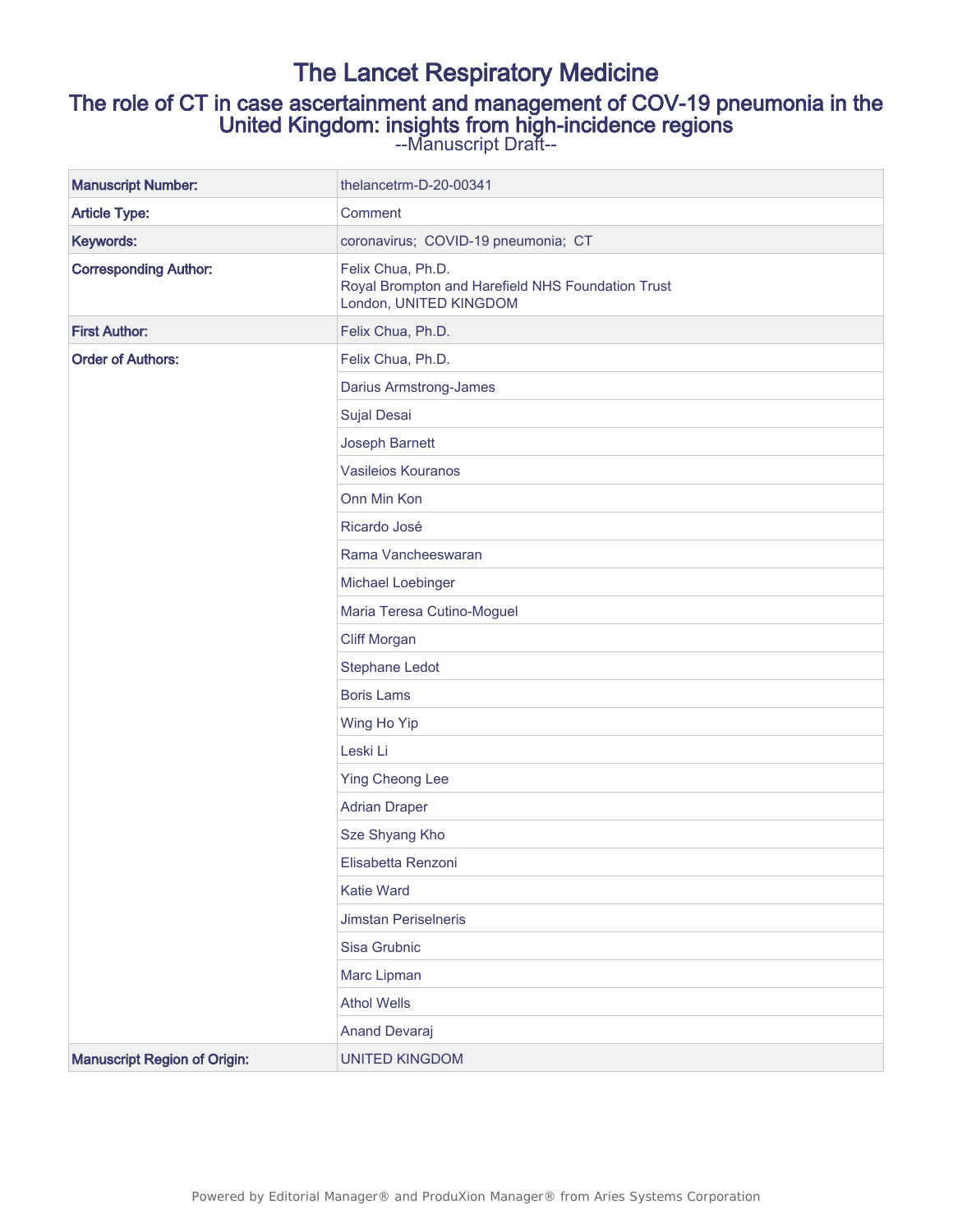# **The role of CT in case ascertainment and management of COV-19 pneumonia in the United Kingdom: insights from high-incidence regions**

Chua F<sup>1a</sup>, Armstrong-James D<sup>1b</sup>, Desai SR<sup>1c</sup>, Barnett J<sup>2a</sup>, Kouranos V<sup>1a</sup>, Kon OM<sup>3</sup>, José R<sup>1d</sup>, Vancheeswaran  $R^4$ , Loebinger MR<sup>1d</sup>, Wong J<sup>1e</sup>, Cutino Moguel MT<sup>5</sup>, Morgan C<sup>1f</sup>, Ledot S<sup>1f</sup>, Lams  $B^6$ , Yip WH<sup>7</sup>, Li SK<sup>8</sup>, Lee YC<sup>8</sup>, Draper A<sup>9a</sup>, Kho SS<sup>10</sup>, Renzoni E<sup>1a</sup>, Ward K<sup>11</sup>, Periselneris J<sup>12</sup>, Grubnic S<sup>9b</sup>, Lipman M<sup>2b</sup>, Wells AU<sup>1a</sup>, Devaraj A<sup>1c</sup>

- 1 The Royal Brompton Hospital, Royal Brompton & Harefield NHS Foundation Trust
	- a Respiratory Medicine (Interstitial Lung Disease)
	- b Infectious Disease & Medical Mycology
	- c Radiology
	- d Respiratory Medicine (Host Defence Unit)
	- e Cardiology (Imaging, Harefield Hospital)
	- f Critical Care and Anaesthesia
- 2 The Royal Free London NHS Foundation Trust
	- a Radiology
	- b Respiratory Medicine
- 3 St Mary's Hospital, Imperial College Healthcare NHS Trust (Respiratory Medicine)
- 4 West Hertfordshire Hospitals NHS Trust (Integrated Respiratory Medicine)
- 5 Barts Health NHS Trust (Virology)
- 6 Guy's and St Thomas' NHS Foundation Trust (Respiratory Medicine and ICU)
- 7 Prince of Wales Hospital, Hong Kong SAR (Respiratory Medicine)
- 8 Princess Margaret Hospital, Hong Kong SAR (Radiology)
- 9 St George's University Hospitals NHS Foundation Trust a Respiratory Medicine
	- b Radiology
- 10 Sarawak General Hospital, Malaysia
- 11 Hammersmith Hospital, Imperial College Healthcare NHS Trust
- 12 King's College Hospital NHS Foundation Trust

*Corresponding author:* Dr Felix Chua Consultant in Respiratory Medicine Royal Brompton Hospital London SW3 6NP

Email: [F.chua@rbht.nhs.uk](mailto:F.chua@rbht.nhs.uk) Tel: 020 7351 8018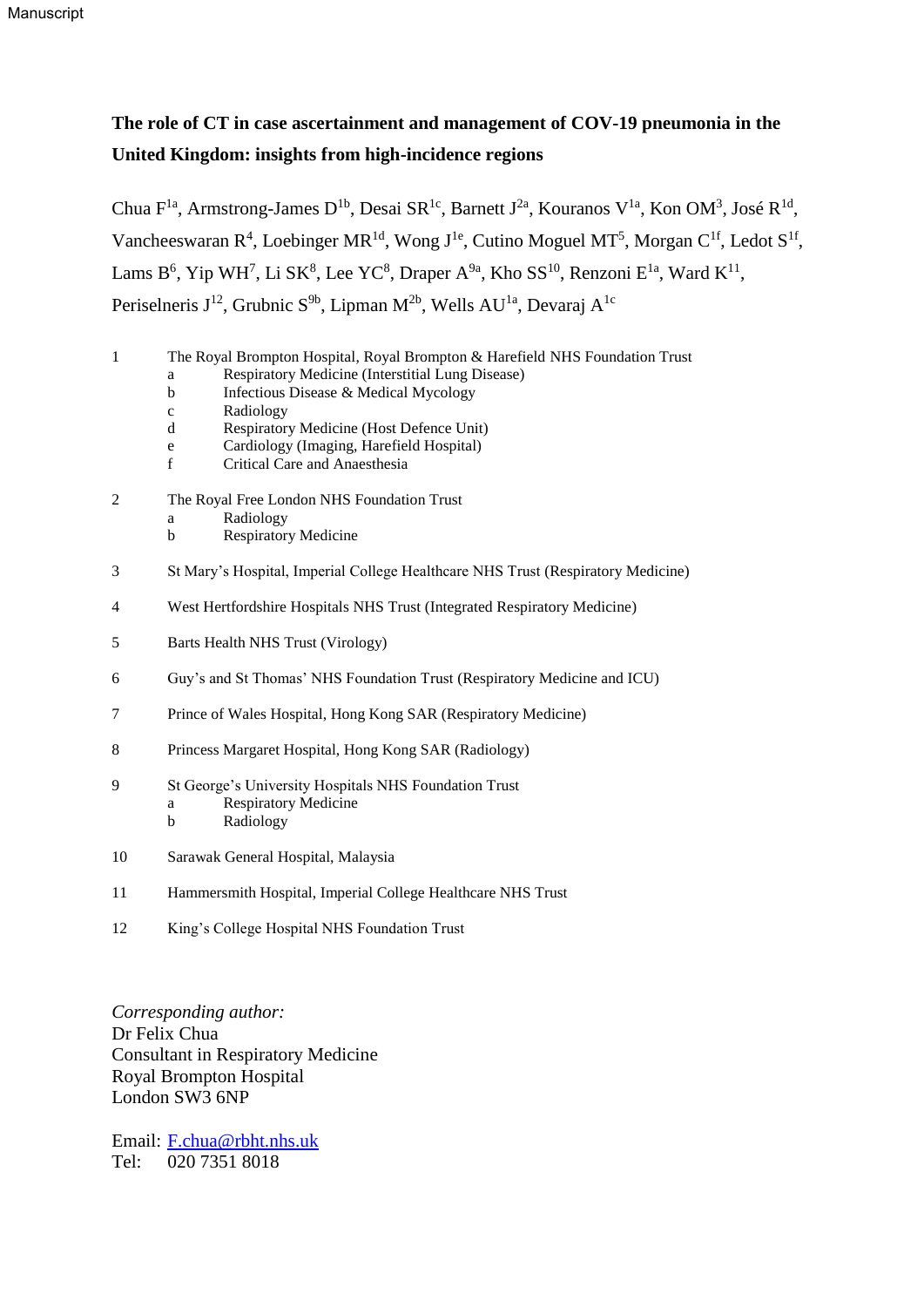COVID-19 is the seventh pathogenic human coronavirus to be identified and the third – after SARS-CoV and MERS-CoV – with a predilection for causing potentially fatal pneumonia. COVID-19 infection is highly transmissible but has a relatively low death rate (1.0 - 3.5%) except in elderly persons with co-morbidities.<sup>1,2</sup> It is estimated that  $15 - 20\%$  of those infected develop severe pneumonia and  $5 - 10\%$  require critical care.<sup>2</sup>

COVID-19 preparedness in countries with a surge in new cases have prioritized containment, rapid diagnosis and fastidious contact tracing. With sustained community transmission, realtime reverse transcriptase polymerase chain reaction (rRT-PCR) of viral nucleic acid may be supplanted by more versatile diagnostic tools because false negative results have been a concern. The recent change in diagnostic criteria in China to include computed tomography (CT) was driven by a sustained daily increase in new cases. With its short turnaround time and wide availability, CT imaging is expected to dominate in large-scale COVID-19 case ascertainment. The lower sensitivity of plain chest radiography will limit its role in diagnosing COVID-19 pneumonia.

CT abnormalities may predate rRT-PCR positivity in symptomatic patients, and in those without symptoms who subsequently test positive by  $rRT-PCR$ .<sup>3,4,5</sup> A role for CT in early diagnosis of COVID-19 infection seems likely. Against this, albeit in the minority, cases with positive rRT-PCR but normal CT (likely representing very early infection) are recognised; of 36 patients scanned within the first two days of symptoms, CT was normal in half despite the majority (>90%) being rRT-PCR positive. 6

The commonest CT features reported in COVID-19 pneumonia are bilateral, sub-pleural areas of ground-glass opacification (GGO) and/or consolidation affecting the lower lobes.<sup>3,6-8</sup> Foci of abnormality may be well-demarcated, sometimes with a 'rounded' configuration.<sup>3,5,7,9,10</sup> In the intermediate phase of infection  $(4 - 14$  days from symptom onset), a 'crazy-paving' pattern may be seen. Other CT findings (e.g. a tree-in-bud pattern, nodules, cysts, cavitation and large volume lymphadenopathy) are uncommon. Differences in the frequency of individual features between pneumonia caused by COVID-19 and other viruses have yet to be studied.

**Several aspects of the utility of CT in COVID-19 infection are worth noting:**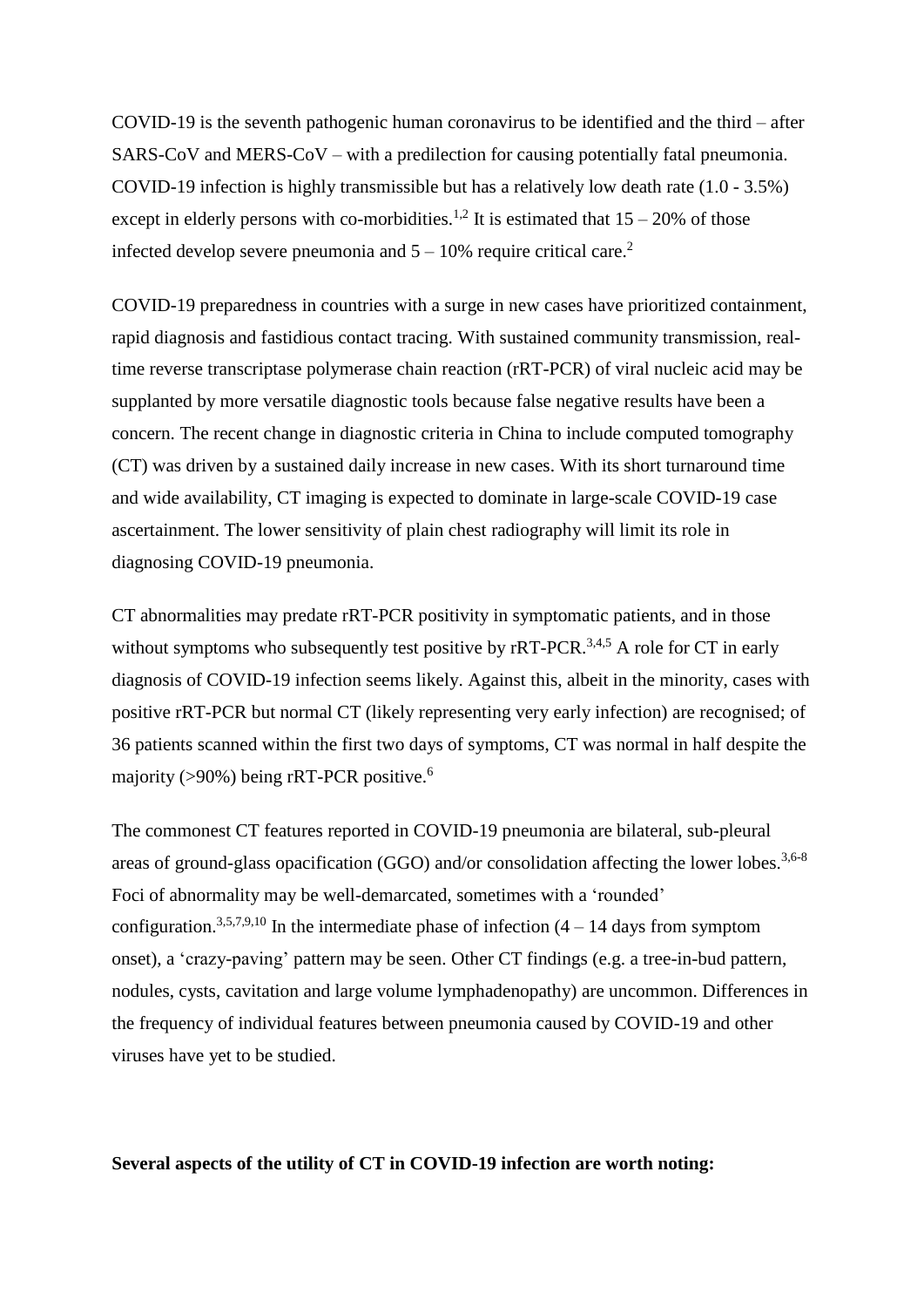#### CT findings in asymptomatic (pre-clinical) patients

In one study, GGO was evident in nearly all of 15 asymptomatic (but rRT-PCR positive) cases who had been in close contact with COVID-19 confirmed patients. <sup>2</sup> The extent of pulmonary involvement, defined as affected lung segments, was less than in the symptomatic group and more frequently unilateral.

#### CT abnormalities in survivors of COVID-19 pneumonia

Pan and colleagues, employing serial CTs, described the radiological time course of 21 patients with confirmed mild-to-moderate infection who survived to discharge.<sup>9</sup> 'Peak' radiological abnormalities occurred at around day 10, followed by gradual regression starting two weeks after symptom onset. In a separate analysis, Ai and colleagues reported radiological improvement predating rRT-PCR becoming negative in 42% (24/57) of patients recovering from COVID-19 pneumonia.<sup>3</sup>

#### Comparative sensitivity of CT against rRT-PCR

Two studies have specifically compared the performance of CT and RT-PCR: in a cohort of just over 1000 cases, the diagnostic sensitivity, positive and negative predictive value of CT was reported as 97%, 65% and 83% respectively.<sup>3</sup> CT was abnormal in 75% (308/413) of those with a negative first rRT-PCR but clinically felt to likely (48%) or probably (33%) have COVID-19 pneumonia. A comparable CT sensitivity of 98% (vs 71% for rRT-PCR; P  $\leq 0.001$ ) was concluded in a smaller study of 51 cases where just under a third tested negative on the initial rRT-PCR.<sup>10</sup>

## Individuals with pre-existing lung disease

There are few descriptions of COVID-19 pneumonia in individuals with pre-morbid pulmonary conditions. Shi and colleagues reported that 9/81 of confirmed cases had underlying lung disease although the specific details are not known.<sup>4</sup> The potential impact of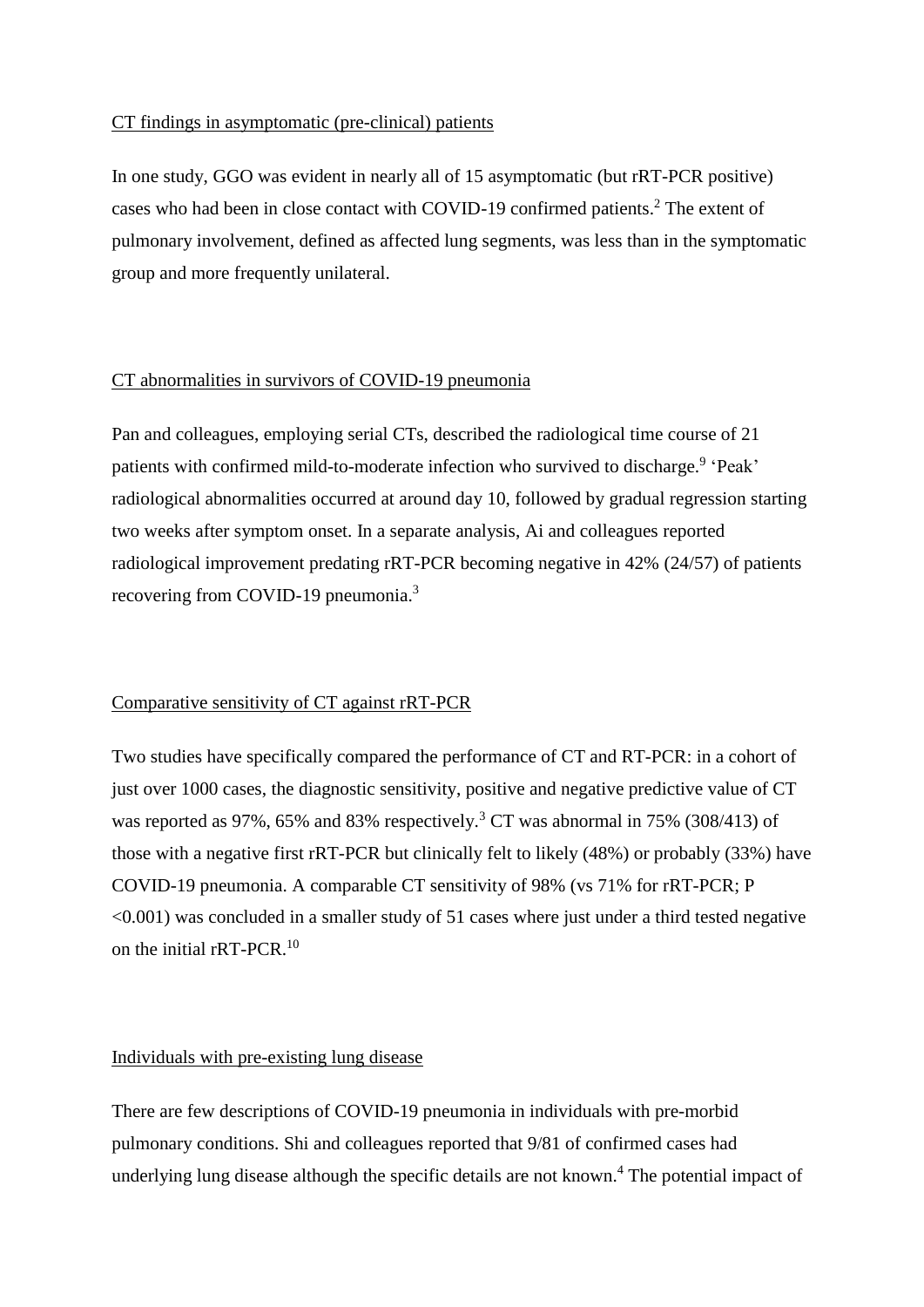COVID-19 pneumonia on patients with established respiratory conditions remains unclear at this time.

CT is likely to become increasingly important for the diagnosis of COVID-19 pneumonia given the continuing rise in global cases. The observed evolution from pneumonic injury to respiratory death in this disease suggests a pathologic pathway that might be amenable to early CT detection, particularly if the patient is scanned 2 or more days after developing symptoms. Put simply, a negative CT at one week is highly likely to exclude COVID-19 pneumonia. The prognostic value of CT would be further enhanced if it was able to define early radiological abnormalities or patterns that portend a worse outcome. We propose that a practical algorithm for diagnosing COVID-19 pneumonia should combine detailed clinical history, baseline and repeat contiguous CT (the interval depending on clinical circumstances) and rRT-PCR for COVID-19 and other viruses in nasal and throat swabs.

## **References**

- 1. World Health Organization. Who Director-General's opening remarks at the media briefing on COVID-19. 3 March 2020. [https://www.who.int/dg/speeches/detail/who](https://www.who.int/dg/speeches/detail/who-director-general-s-opening-remarks-at-the-media-briefing-on-covid-19---3-march-2020)[director-general-s-opening-remarks-at-the-media-briefing-on-covid-19---3-march-](https://www.who.int/dg/speeches/detail/who-director-general-s-opening-remarks-at-the-media-briefing-on-covid-19---3-march-2020)[2020](https://www.who.int/dg/speeches/detail/who-director-general-s-opening-remarks-at-the-media-briefing-on-covid-19---3-march-2020)
- 2. Novel Coronavirus Pneumonia Emergency Response Epidemiology Team, on behalf of the Chinese Centre for Disease Control and Prevention. The Epidemiological characteristics of an outbreak of 2019 novel coronavirus diseases (COVID-19) – China, 2020. *CCDC Weekly* 2020; 2(8): 113-22.
- 3. Ai T, Yang Z, Hou H, Zhan C, Chen C, Lu W, Tao Q, Sun Z and Xia L. Correlation of chest CT and RT-PCR testing in coronavirus disease 2019 (COVID-19) in China: a report of 1014 cases. *Radiology* 2020. [doi: 10.1148/radiol.2020200642](https://doi.org/10.1148/radiol.2020200642)
- 4. Shi H, Han X, Jiang N, Cao Y, Alwalid O, Gu J, Fan Y and Zheng C. Radiological findings from 81 patients with COVID-19 pneumonia in Wuhan, China: a descriptive study. *Lancet Infect Dis* 2020. [doi: 10.1016/51473-3099\(20\)30086-4](https://doi.org/10.1016/51473-3099(20)30086-4)